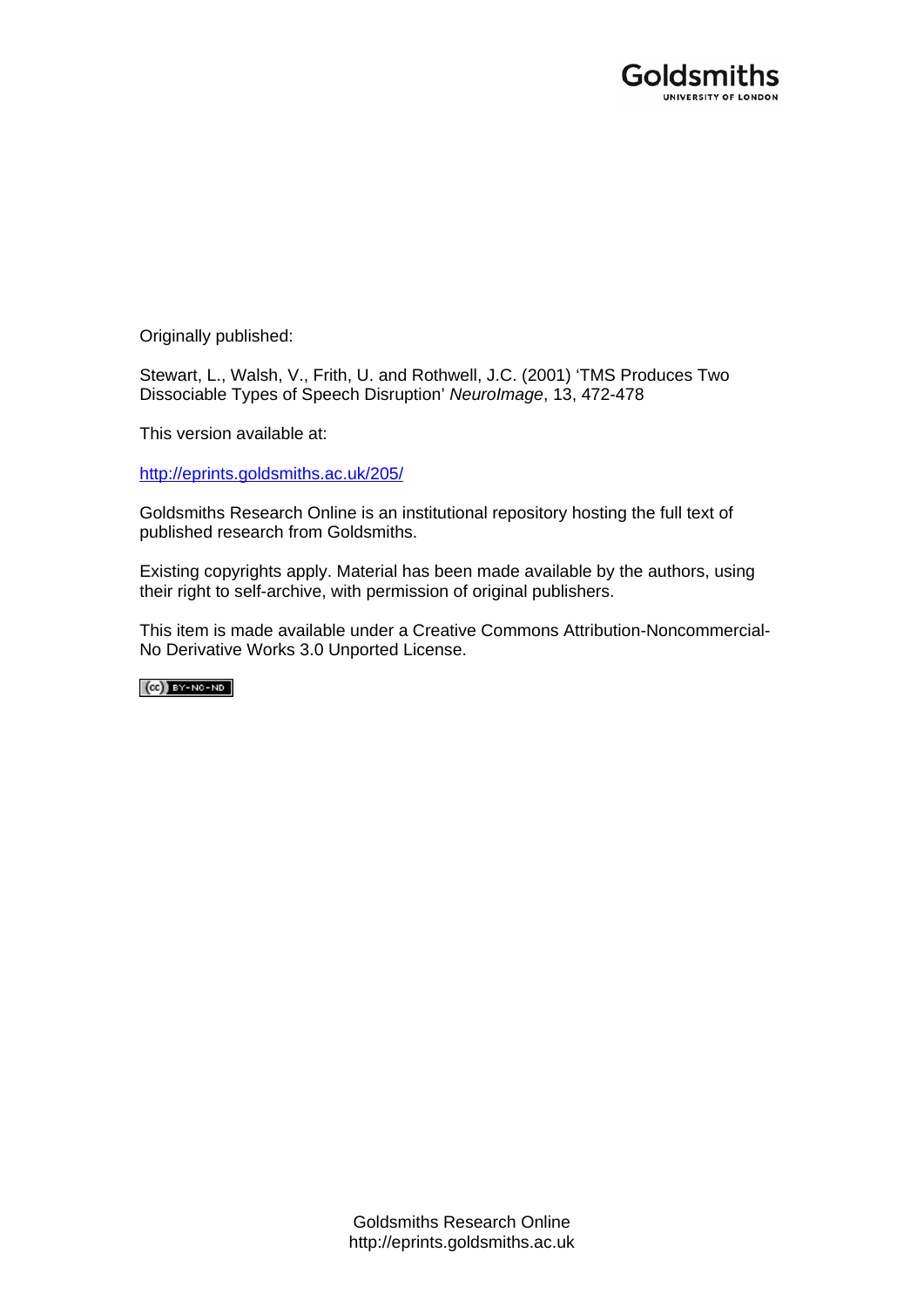# **TMS Produces Two Dissociable Types of Speech Disruption**

# L. Stewart,<sup>a</sup> V. Walsh,<sup>b</sup> U. Frith,<sup>a</sup> and J. C. Rothwell<sup>c</sup>

<sup>a</sup>lnstitute of Cognitive Neuroscience, 17 Queen Square, London WC1N 3AR;<br>**b**Department of Evenrimental Revelations, South Rarke Read, Oxford OX1.31 Department of Experimental Psychology, South Parks Road, Oxford OX1 3UD **<sup>c</sup>** <sup>c</sup>MRC Human Movement and Balance Unit, Institute of Neurology and National Hospital for Neurology and Neurosurgery, Queen Square, London WC1N 3BG United Kingdom

# **Abstract**

We aimed to use repetitive transcranial magnetic stimulation (rTMS) to disrupt speech with the specific objective of dissociating speech disruption according to whether or not it was associated with activation of the mentalis muscle. Repetitive transcranial magnetic stimulation (rTMS) was applied over two sites of the right and left hemisphere while subjects counted aloud and recited the days of the week, months of the year, and nursery rhymes. Analysis of EMG data and videotaped recordings showed that rTMS applied over a posterior site, lateral to the motor hand area of both the right and the left hemisphere resulted in speech disruption that was accompanied by activation of the mentalis muscle, while rTMS applied over an anterior site on the left but not the right hemisphere resulted in speech disruption that was dissociated from activation of the mentalis muscle. The findings provide a basis for the use of subthreshold stimulation over the extrarolandic speech disruption site in order to probe the functional properties of this area and to test psychological theories of linguistic function.

# **Introduction**

Speech arrest is perhaps the most powerful example of TMS in its "virtual lesion" mode and several groups have achieved it by stimulating over left frontal areas. However, with the exception of Epstein et al. (1996b), the stimulation parameters required are much greater than those commonly used in TMS experiments, e.g., rates of between 8–50 Hz, durations between 1 and 10 s and intensities between 80 and 100% of maximum stimulator output. Even with these parameters, speech arrest is difficult to obtain, e.g., Michelucci et al. (1994) and Jennum et al. (1994) found it in only 7/14 and 14/21 subjects, respectively. Of the groups who have successfully achieved speech arrest with TMS, there is debate regarding the locus of the effect. Epstein et al. (1996), for example, argue that, despite the lateralization of the speech arrest effect to the left hemisphere, the sites at which the effect can be achieved overlap with sites at which TMS can produce contraction of the orbicularis oris muscle of the face and hence attribute the speech arrest to an effect on the muscles innervating the jaw and mouth. Pascual-Leone et al. (1991), on the other hand, based on a study with epileptic subjects, suggest the effect is mediated by interference with language processing, per se. These two apparently contradictory interpretations need not be mututally exclusive; indeed, using direct electrical stimulation, Penfield (1950) noted that two classes of speech arrest could be achieved in the same subject. One type of speech arrest, associated with muscular activity around the mouth and jaw, could be elicited by stimulation of rolandic cortex of the right and left hemisphere, while the other type of speech arrest did not seem to be accompanied by facial muscular activity and could be attained by stimulation at a more anterior site on the left hemisphere alone. The present study investigates whether such a dissociation can also be shown using TMS in normal,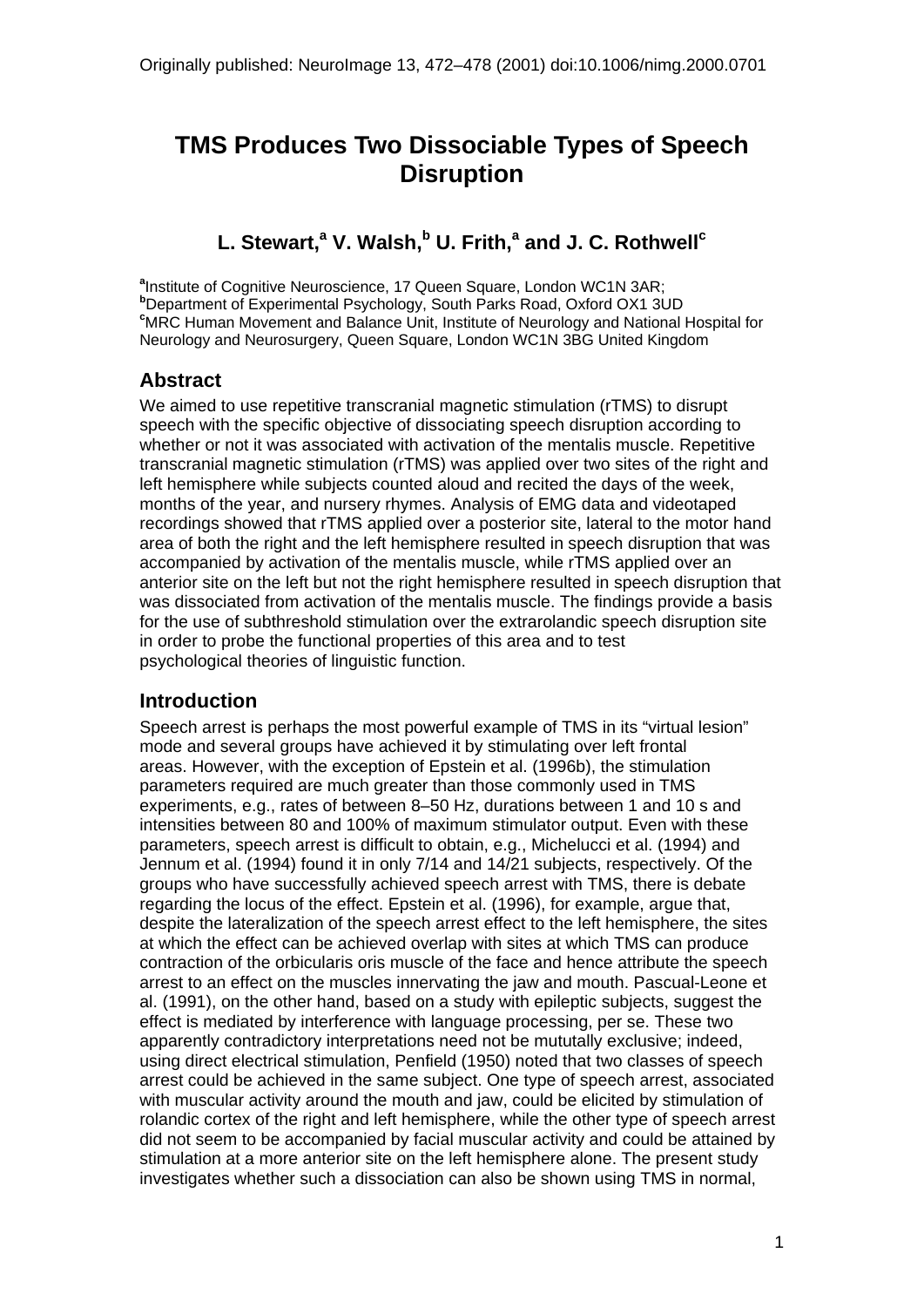nonepileptic subjects. This finding would shed light on the apparent contradiction between the findings of Epstein et al. and those of Pascual-Leone et al. Further, any area over which magnetic stimulation could produce speech arrest in the absence of any activation of facial musculature would be an interesting region to target with subthreshold stimulation combined with paradigms which could test psychological theories regarding this region's role in language processing. Last, a TMS-induced speech arrest, which could be objectively defined as nonmotor in origin and confined to one hemisphere, might have the potential to reveal language dominance in individual subjects. This technique could therefore be considered as a useful adjunct to the intracarotid amobarbital test which is currently used for this purpose in patients undergoing neurosurgery.

## **Method**

#### *Subjects*

Subjects were 11 adults (8 male, 3 female), between the ages of 21 and 48 years. Two of the authors of this paper were subjects and all had previously taken part in at least one TMS experiment. All subjects were right-handed, according to a handedness questionnaire (Elias et al., 1999). Subjects reported absence of epilepsy or any other neurological condition in themselves and other family members. Ethical committee approval was granted for all procedures.

#### *Speech Tasks*

Subjects were asked to count briskly upwards from 1 to 10 and to recite the days of the week, months of the year, and nursery rhymes such as "Little Jack Horner" while stimulation was applied. All speech tasks were overlearned so as to place emphasis on automatic speech production. The particular speech tasks used were chosen in order to be consistent with the existing literature on TMS and speech disruption (Pascual-Leone et al., 1991; Epstein et al., 1996).

#### *Stimulation*

The stimulator used was a Magstim TM model 200 (Super-Rapid Magstim, Whitland, Dyfed) connected to a figure of eight coil with external wing diameters of 50 mm and a peak magnetic field of approximately 2T. The double coil windings carry two currents in opposite directions such that, where the two loops meet, there is a localized summation of current, and stimulation is more focal compared to coils with a single winding (Ueno et al., 1988). The coils are connected such that the initial phase of the stimulating current in the junction region flows toward the coil handle.

#### *Mapping Speech Disruption*

Motor threshold was first determined in order to equate starting intensity in the subsequent speech disruption mapping across all subjects. Since all the subjects who took part in the study had previously taken part in a study of motor and phosphene thresholds (Stewart et al., 2000), we used a visual assessment of each subject's motor threshold. Subjects sat with their right hand resting on the arm-rest of the chair. Single pulse TMS was delivered over a point 2 cm anterior and 2 cm lateral to the vertex and was moved around this point in steps of 1 cm until a muscle twitch was observed in the forefinger. When this occurred, the coil orientation was altered and the stimulus intensity reduced to find the lowest intensity at which an observable twitch could be elicited. Typically this threshold was found to be 40% higher than the same subjects threshold, as measured by EMG, in the previous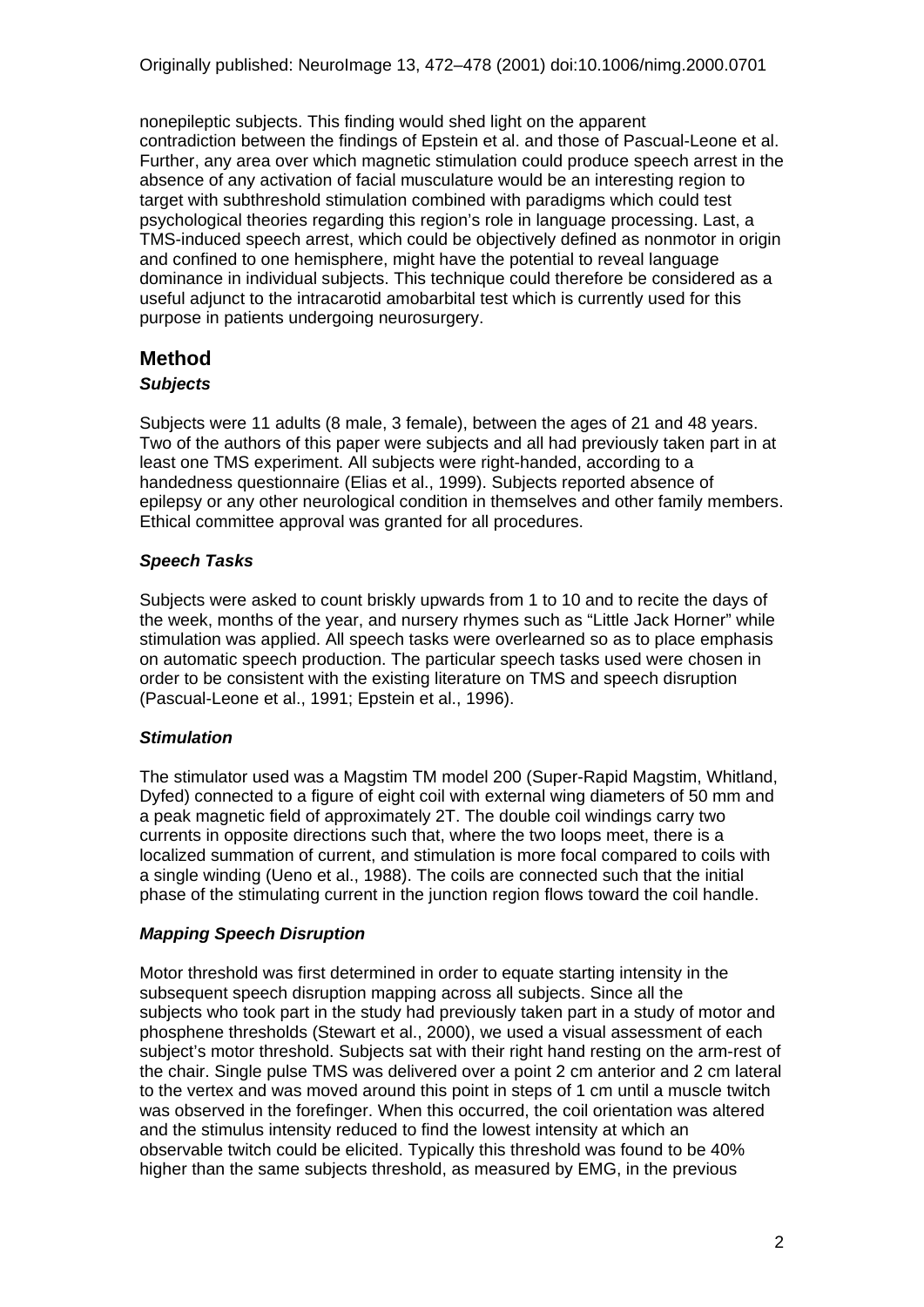study. In order to dissociate speech effects which were associated with contraction of the facial musculature from those which were not, we measured surface EMG responses from the mentalis muscle using bipolar electrodes places 2 cm apart (Meyer et al., 1994). Responses were amplified by Digitimer D150 amplifiers (Digitimer, Welwyn Garden City, Herts) at a gain of 35000, filtered with a time constant of 3 ms and a high-pass filter set at 3 kHz.

The coil was positioned over an area slightly anterior and lateral to the site at which motor threshold was determined since pilot studies had shown that stimulation around this area was most likely to result in speech disruption. Stimulation was applied at a rate of 10 Hz for a duration of 1 s and at 120% of the visually assessed motor threshold while the subject performed one of the speech tasks outlined above. If speech disruption was not produced after four trials, intensity was increased in steps of 5% to a maximum of 140% of the visually assessed motor threshold. Consecutive trains were always given at least 30 s apart. These parameters are within published safety guidelines (Wassermann, 1998). If speech disruption could not be produced with these stimulation parameters, the coil was moved 1–2 cm to an adjacent site and the procedure was repeated. In this way, a systematic search for speech disruption sites was performed. Once speech disruption associated with an EMG response from the mentalis muscle had been demonstrated, the coil was moved approximately 5 cm anterior and 2 cm lateral to the previous site and the above procedure was repeated (see Fig. 1 for the relative location of stimulation sites in each subject). Again, a systematic search for effects on speech was performed by shifting the position of the coil and altering the stimulation intensity.

In order to gain an idea of the brain regions corresponding to the scalp locations at which speech arrest could be produced, an anatomical MRI scan was performed on two subjects. The two scalp locations over which TMS produced speech disruption were marked using gelatine capsules which showed up as dense white blobs on the MRI images. Figure 2 shows that the areas maximally targeted by TMS were the precentral gyrus and the middle frontal gyrus (Talairach and Tournoux, 1988). From here on, these sites will be, respectively, referred to as the posterior and anterior speech disruption sites.

# **Results**

Of the 11 subjects tested, 3 subjects withdrew because they found the stimulation too uncomfortable, due to unavoidable activation of the facial nerves. Stimulation over two spatially nonoverlapping sites (average anterior–posterior distance 5 5.5 cm) produced two classes of speech disruption which could be segregated on the basis of presence or absence of EMG activity from the mentalis muscle (see Fig. 3). Videotaped recordings from the remaining eight subjects, comprising a total of 305 applications of TMS, were analyzed and classified into seven different categories (See Table 1).

TMS applied over a posterior site, lateral to the motor hand area, of the left hemisphere produced speech disruption associated with activity in the mentalis muscle in all eight subjects (see Fig. 3a). Subjects often described feeling as though they had lost control of their facial muscles. The most common subtype of speech disruption for the right and left rolandic sires was a distortion in the quality of speech, which did not render it incomprehensible (n 5 11), but instances of incomprehensible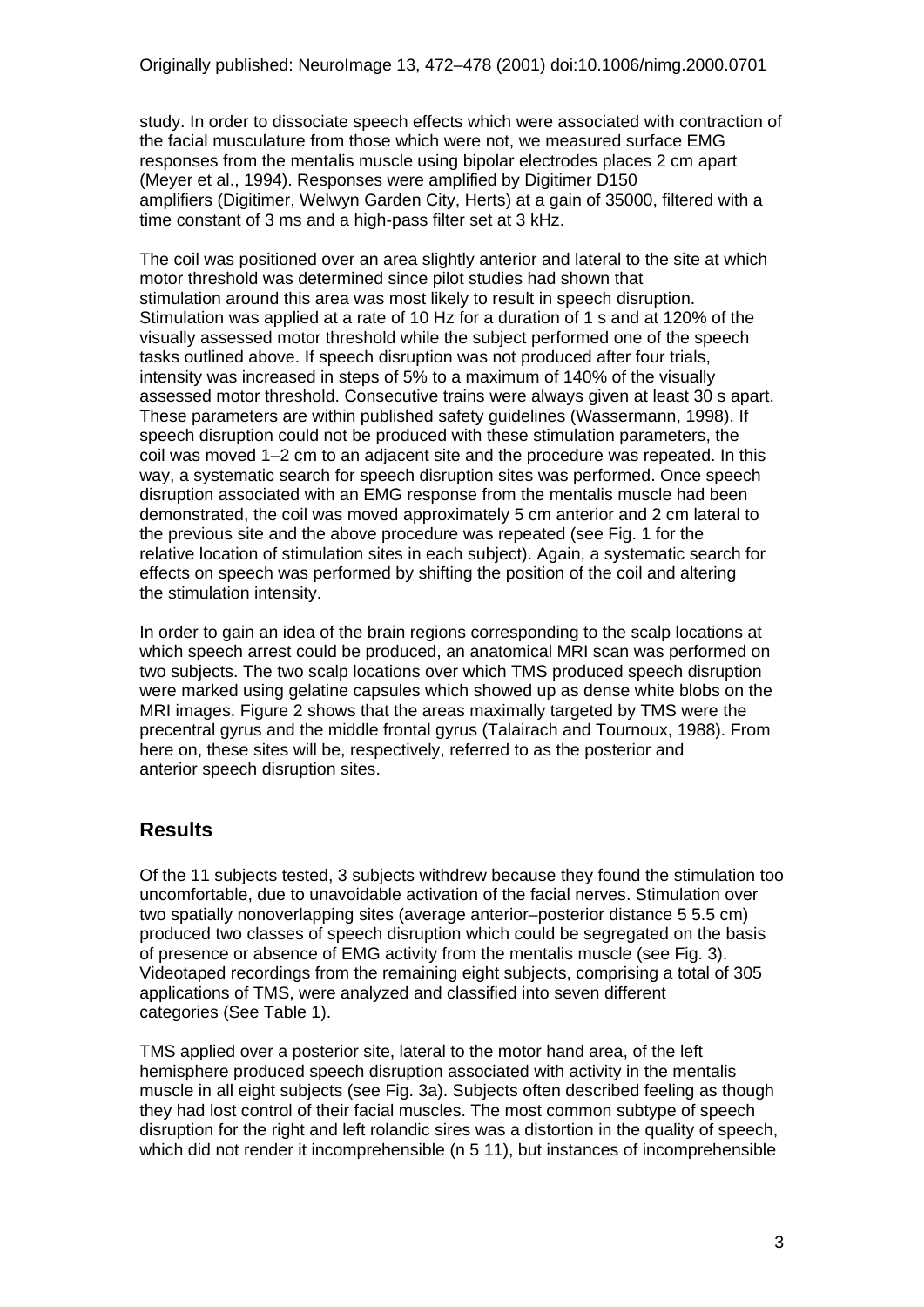distortion (n 5 3), interruption (n 5 6), slowing (n 5 3), and cessation (n 5 2) were also seen.

Stimulation over an anterior site (between 4 and 7 cm anterior to the site described above) of the left hemisphere alone, produced speech disruption that was not associated with any activity in the mentalis muscle in six of the eight subjects (see Fig. 3b). Subjects often described a feeling of being unable to "get the word out." Distortion in speech quality was again the most common effect (n 5 4), but instances of interruption (n 5 3), slowing (n 5 1), cessation (n 5 2), and stutter (n 5 2) were also seen. Dense sampling with TMS over the analogous site of the right hemisphere produced only one instance of distortion and one of cessation in two separate subjects, one of whom subsequently reported that a relative had successfully attempted to change his handedness from right to left when he was 4 years old. Significantly, this subject also scored lowest for right-handedness (65%, compared to the other subjects who scored between 73% and 96%). The degree of discomfort felt (due to unavoidable stimulation of the facial nerves) was judged to be the same for stimulation over both extrarolandic sites (left and right hemispheres).

## **Discussion**

Three aspects of the present study enable us to say that these effects represent the TMS equivalent of those found by Penfield and Rasmussen; namely, that speech disruption can be motoric or nonmotoric, depending on where stimulation is applied. First, the EMG recordings provide an objective electrophysiological measure of the motor activity produced by stimulation. As in Penfield and Rasmussen's study, TMS applied over the most posterior of the two sites was associated with activation of the facial muscles while TMS applied over the anterior site of the left hemisphere was not. Second, the speech disruption associated with stimulation over the anterior site was lateralized to the left hemisphere while anterior stimulation site over either hemisphere was found to produce speech disruption, further supporting the dissociation of the effect into motor and nonmotor components. A third indicator that the two classes of speech disruption are separable comes from subjects' descriptions of the experience. Although there were no clear associations between the site of stimulation and subtype of speech disturbance, all subjects, without exception, described the two classes of effect (motor and nonmotor) as "feeling different." For instance, in the case of the speech disruption resulting from stimulation over the posterior site, subjects frequently reported that they felt as though they had lost control of their facial muscles while the most common description attached to stimulation over the anterior site was a feeling of being unable to "get the word out." Interestingly, they also found that while it was impossible to fight through the motor class of speech disruption, the nonmotor disruptions could, to some extent, be resisted. This is reminiscent of patients with left frontal damage in whom speech production can sometimes be facilitated when extra effort is expended (Geschwind, 1971).

It is worth noting that speech disruption with stimulation over the anterior site of the left hemisphere did not disrupt speech in two of the eight subjects we tested (Table 1). There are likely to be at least two reasons for this. First, since stimulation over this region inadvertently affected the facial nerves, the upper limit of stimulation intensity was often lower than 140% of visually assessed motor threshold and hence may not have been high enough to produce speech disruption. Second, individual variation in the anatomy of subjects' sulci and gyri may have precluded stimulation from reaching the cortical area at which interference can result in speech disruption. These findings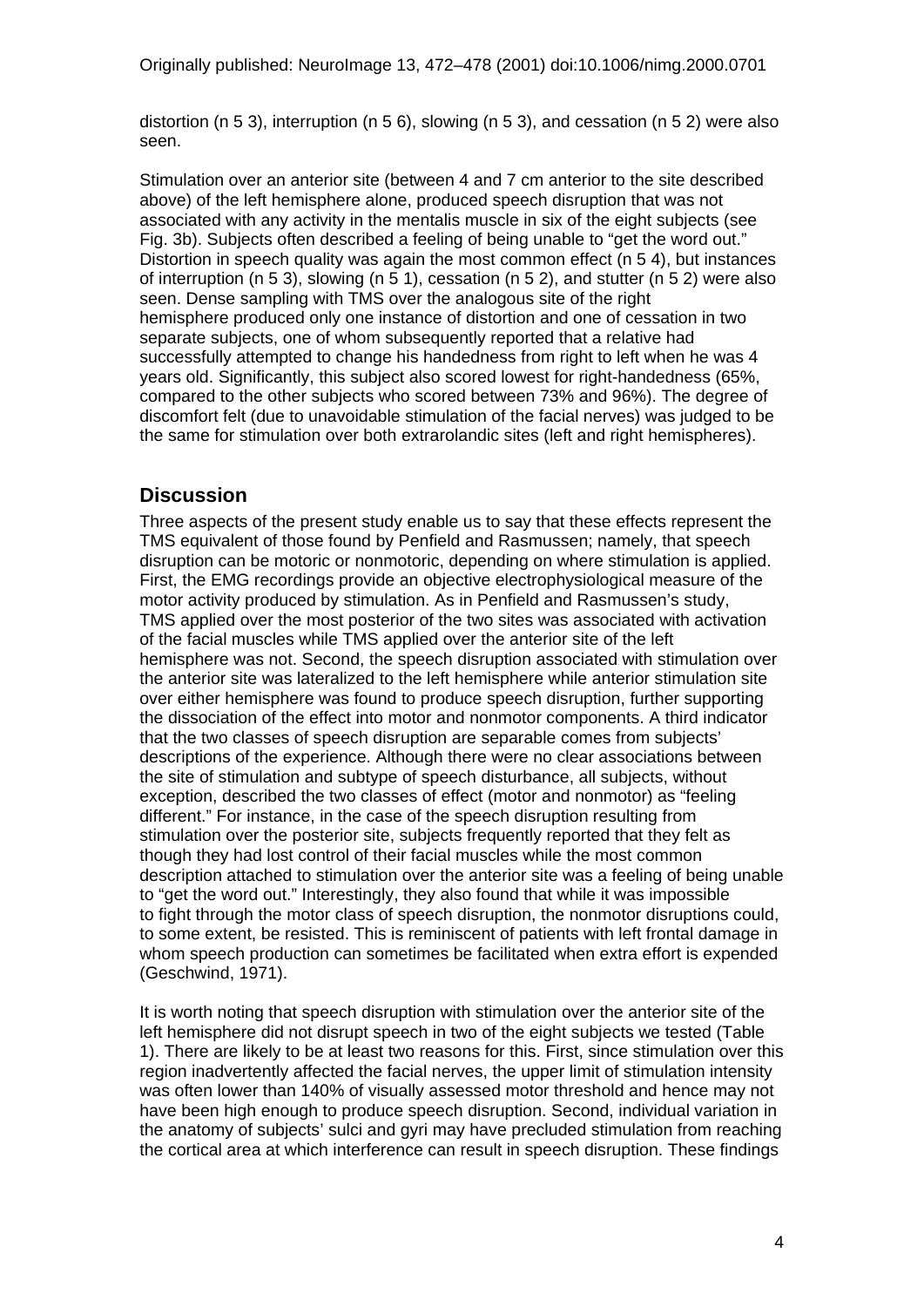are consistent with those of Michelucci et al. and Jennum et al., who attained speech disruption in 7/14 and 14/21 subjects, respectively.

The results reported here for stimulation over the anterior site correspond well with those reported by Pascual-Leone et al. (1991), who found that stimulation over an area of the left but not the right frontal lobe produced speech arrest in six epileptic subjects. The present study builds on Pascual–Leone's findings to show that speech arrest attained by stimulation over a left anterior site can produce a class of speech arrest, which can be objectively defined as nonmotor via EMG and, furthermore, is also seen in normal, nonepileptic subjects. Epstein et al.'s finding, that the site at which speech arrest could be obtained overlapped with the site at which activity in the orbicularis oris muscle was elicited, corresponds to our results with TMS applied over the posterior site. However, Epstein et al.'s speech arrest was lateralized to the left hemisphere, whereas the speech disruption produced in our study was bilateral. An explanation for these contradictory results may lie in the different nature of the coils used in the two experiments. Epstein et al. use a solid core coil which has never been systematically compared to the air core-type of coil normally used (and used in the present study). The magnetic field it induces has a different shape and Epstein et al. have consistently reported speech arrest at lower intensities and rates than groups using air core coils (1996a and b), both of which suggest that the air core coil and the solid core coil may differ in terms of the populations of axons stimulated and sensitivity to factors such as direction of current flow or axonal orientation.

In our study, the MRI scan, performed in two subjects suggests that the anterior site at which TMS was applied corresponds to the middle frontal gyrus. Figure 1 shows the relative location of stimulation sites on the scalp in all subjects. The variance of the scalp sites at which speech could be disrupted is 2 cmin the anteroposterior direction and 3 cm in the lateral direction, suggesting that TMS was most likely targeting the middle or inferior frontal gyrus in all subjects. Over the past decade, electrical stimulation mapping studies have shown that speech production can be disrupted by targeting many different extrarolandic areas. Evidence from lesion studies (Rostomily et al. (1991), electrical stimulation mapping (Penfield and Roberts, 1959), and PET imaging (Ingvar, 1983) has shown that, in addition to posterior inferior frontal cortex, the supplementary motor cortex and superior frontal cortex are also involved in speech production. Outside of the frontal lobe, inferior parietal cortex, and superior temporal gyrus have additionally been suggested to have "essential roles" in speech production (Ojemann and Mateer, 1979; Ojemann, 1983). A plausible scenario would seem to be that that speech production is subserved by several "essential" areas in addition to which there may exist neuronal circuits, which are widely dispersed (even to the nondominant hemisphere; Creutzfeld, 1989a). Electrical stimulation mapping studies have also highlighted huge variance in cortical language organization between subjects. One study in which 90 subjects underwent stimulation mapping in frontal and temporoparietal cortex during object naming showed that 15% of subjects were not impaired by stimulation over frontal perisylvian areas while 17% of subjects were only impaired by stimulation over this area and not over temporoparietal cortex. The inferior frontal gyrus could be stimulated in more than 20% of subjects without any disruption to naming (Ojemann et al., 1989).

What the present study has shown is that, in 6 of 8 subjects we tested, TMS applied over two spatially distinct areas could produce two qualitatively different classes of speech disruption; one associated with activation of facial muscles and one dissociated from it. This latter, nonmotoric class of speech arrest is interesting for at least two reasons. First, the ability of TMS to produce a nonmotoric class of speech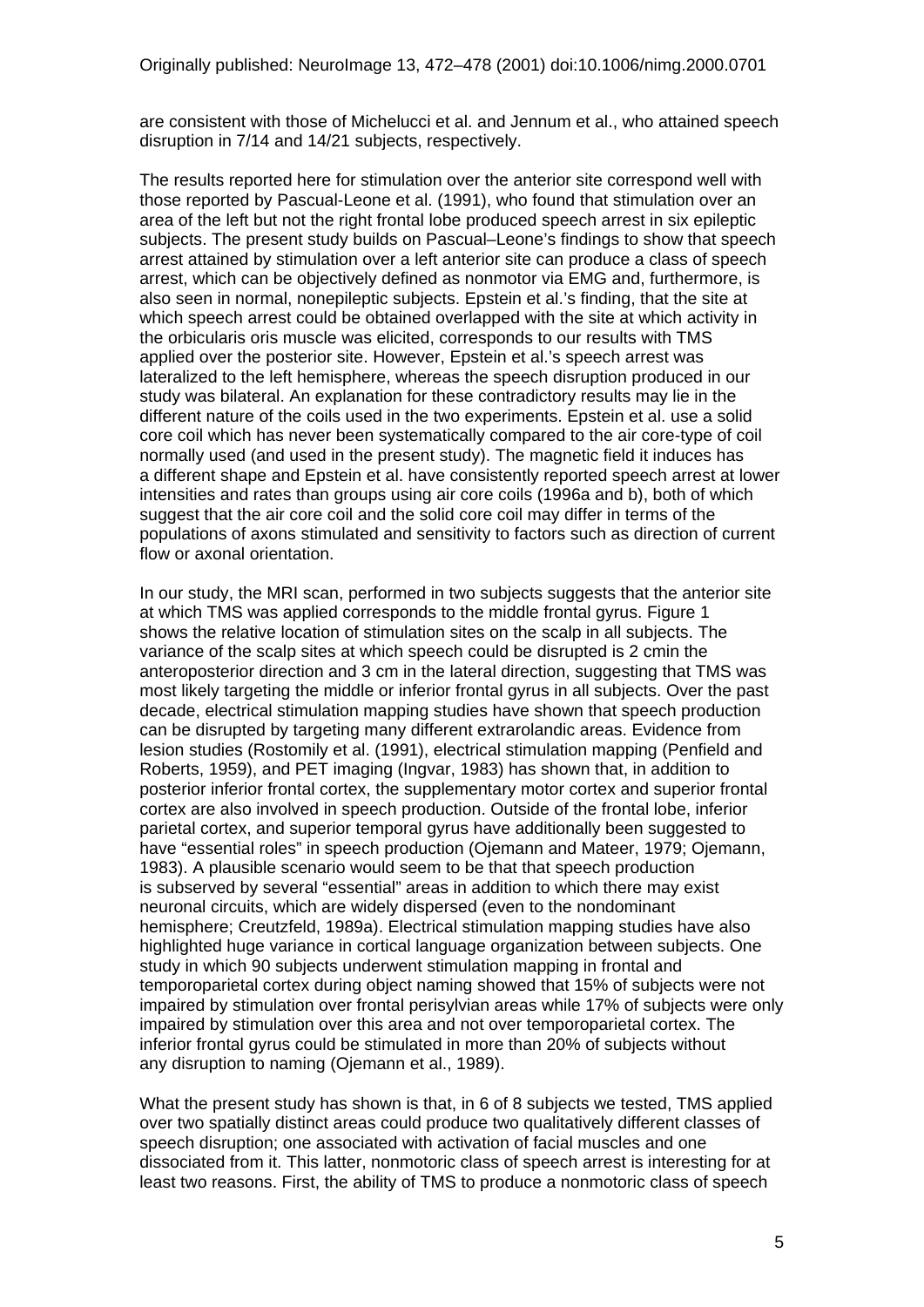disruption suggests the possibility that stimulation that is subthreshold speech disruption may be delivered over such an area while subjects perform reaction-time based cognitive tasks in order to further probe the functional characteristics of this area and, in particular, to test psychological models of linguistic function (Mottaghy et al., 1999; Wasserman et al., 1999). Second, the ability of TMS to produce a nonmotor class of speech disruption suggests that TMS may have potential benefits in a clinical setting. TMS could, for instance, be used as an adjunct to the intracarotid amobarbital test (IAT) as a means of assessing hemispheric dominance for language processing. A study by Jennum et al. (1994) specifically compared the speech disruption induced by TMS with the effects of the IAT test on language in 21 epileptic patients and concluded that the results from the two techniques were highly concordant. The circular nature of the coil used in that study and the fact that no objective physiological measure was taken as an index of facial muscle activity, lead the authors to claim that "the contralateral facial and the laryngeal muscle contractions causing dysphagia were difficult to differentiate from aphasia." Hence a further study in which an explicit attempt is made to dissociate a motor from a nonmotor class of speech arrest should provide a clearer estimate of the degree to which TMS could contribute in such a clinical setting.

## **Acknowledgements**

This work was supported by the the MRC. V.W. is supported by a Royal Society University Research fellowship.

## **References**

Creutzfeld, O., Ojemann, G., and Lettich, E. Neuronal activity in human lateral temporal lobe 1. Responses to speech. *Exp. Brain Res.* **77:** 451–475.

Elias, L. J., Bulman-Fleming, M. B., and McManus, I. C. 1999. Visual temporal asymmetries are related to asymmetries in linguistic perception. *Neuropsychologia* **37**(11): 1243–1249.

Epstein, C. M., Lah, J. J., Meador, K., Weissman, J. D., Gaitan, L. E., and Dihenia, B. 1996. Optimum stimulus parameters for lateralized suppression of speech with magnetic brain stimulation. *Neurology* **47**(6): 1590–1593.

Geschwind, N. 1971. Current concepts: Aphasia. *N. Engl. J. Med.* **284**(12): 654–656.

Ingvar, D. 1983. Serial aspects of language and speech relative to prefrontal cortical activity. *Hum. Neurobiol.* **2**(1): 77–189.

Jennum, P., and Winkel, H. 1994. Transcranial magnetic stimulation. Its role in the evaluation of patients with partial epilepsy. *Acta Neurol. Scand. Suppl.* **152:** 93–96.

Meyer, B. U., Werhahn, K., Rothwell, J. C., Roericht, S., and Fauth, C. 1994. Functional organisation of corticonuclear pathways to motoneurones of lower facial muscles in man. *Exp. Brain Res.* **101**(3): 465–472.

Michelucci, R., Valzania, F., Passarelli, D., Santangelo, M., Rizzi, R., Buzzi, A. M., Tempestini, A., and Tassinari, C. A. 1994. Rapid-rate transcranial magnetic stimulation and hemispheric language dominance: Usefulness and safety in epilepsy. *Neurology* **44**(9): 1697– 1700.

Mottaghy, F. M., *et al.* 1999. Facilitation of picture naming after repetitive transcranial magnetic stimulation. *Neurologyu* **53:** 1806–1812.

Ojemann, G. 1983. Brain organization for language from the perspective of electrical stimulation mapping. *Behav. Brain Sci.* **6:** 189–230.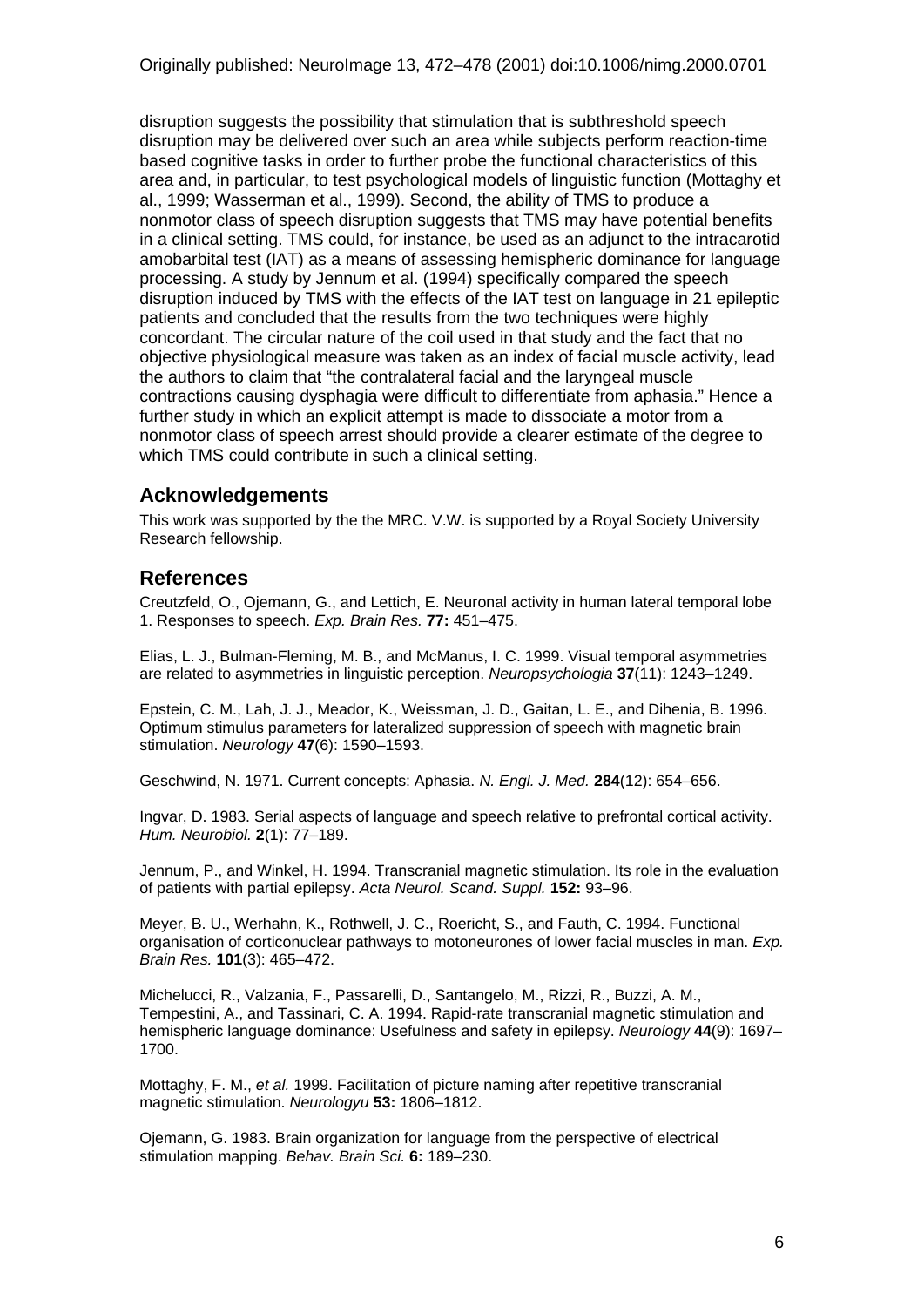Ojemann, G., and Mateer, C. 1979. Human Language Cortex: Localization of memory, syntax and sequential motor-phoneme identification systems. *Science* **205:** 1401–1403.

Ojemann, G., Ojemann, J., Lettich, E., and Berger, M. 1989. Cortical language localization in left dominant hemisphere. *J. Neurosurg.* **71**(3): 316–326.

Pascual-Leone, A., Gates, J. R., and Dhuna, A. 1991. Induction of speech arrest and counting errors with rapid-rate transcranial magnetic stimulation. *Neurology* **41**(5): 697–702.

Penfield, W., and Rasmussen, T. 1949. Vocalization and speech arrest. *Arch. Neurol. Psychiatry* **61:** 21–27.

Penfield, W., and Roberts, L. 1959. *Speech and Brain Mechanisms.* Princeton Univ. Press, Princeton.

Rostomily, R. C., Berger, M. S., Ojemann, G. A., and Lettich, E. 1991. Postoperative deficits and functional recovery following removal of tumors involving the dominant hemisphere. *J. Neurosurg.* **75**(1): 62–68.

Stewart, L., Ulrich-Meyer, B., Frith, U., and Rothwell, J. C. 2001. Left posterior BA37 is involved in object recognition: A TMS study. *Neuropsychologia* **39:** 1–6.

Talairach, J., Tournoux, P. 1988. *Co-planar Stereotaxis Atlas of the Human Brain.* Georg Thieme, Stuttgart.

Ueno, S., Tashiro, T., and Harada, K. 1988. Localized stimulation of neural tissues in the brain by means of a paired configuration of time-varying magnetic fields. *J. Appl. Phys.* **64:**  5862–5864.

Wassermann, E. M. 1998. Risk and safety of repetitive transcranial magnetic stimulation: Report and suggested guidelines from the International Workshop on the Safety of Repetitive Transcranial Magnetic Stimulation. *Electroencephalogr. Clin. Neurophysiol.* **108**(1): 1–16.

Wassermann, E. M., *et al.* 1999. Repetitive transcranial magnetic stimulation of the dominant hemisphere can disrupt visual naming in temporal lobe epilepsy patients. *Neuropsychologia*  **37:** 37– 44.

1<sub>cm</sub>



FIG. 1. The grid shows the location at which speech disruption was elicited in six subjects. The sites at which speech disruption was produced are represented by a differently colored asterisk for each subject. TMS applied over two nonoverlapping areas of the scalp (average anteroposterior distance between these points 5 5.5 cm) produced two dissociable classes of speech arrest; the posterior one associated with EMG activity recorded from the mentalis muscle and the anterior one dissociated from it. X represents a point located 5 cm above the tragus.

7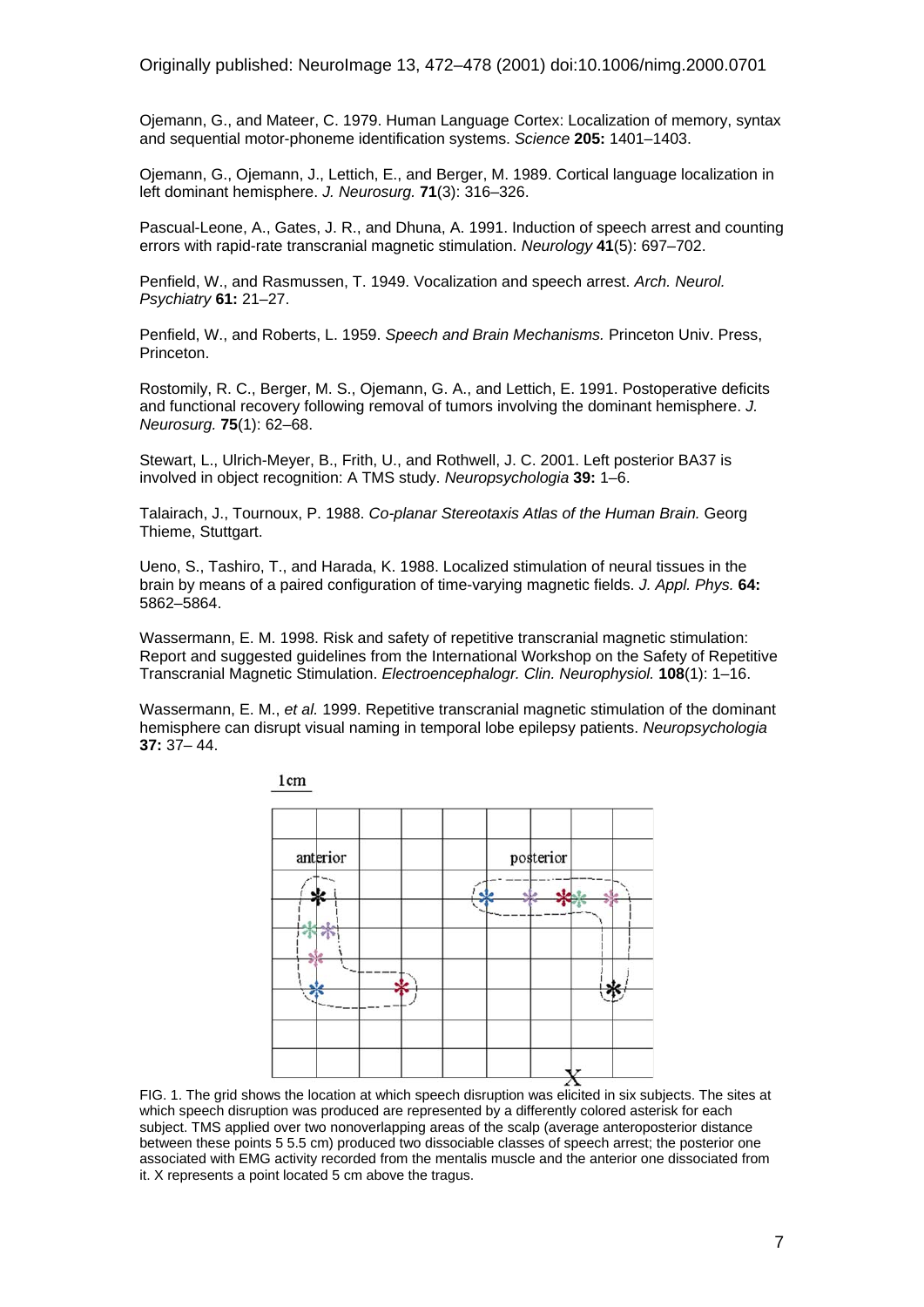

FIG. 2. Structural MRI of subjects J.R. and V.W. The upper images show coronal sections; lower images, horizontal sections (with the exception of the image furthest to the right which is shown in a saggital plane). The white arrows indicate the point at which stimulation was likely to be maximal when the coil was placed over the anterior and posterior site.



FIG. 3. Examples of the EMG recordings obtained during speech arrest when TMS applied over an anterior (a) and posterior (b) site of the left hemisphere in subjects V.W. and J.R. The scale bar indicates 50 mV.